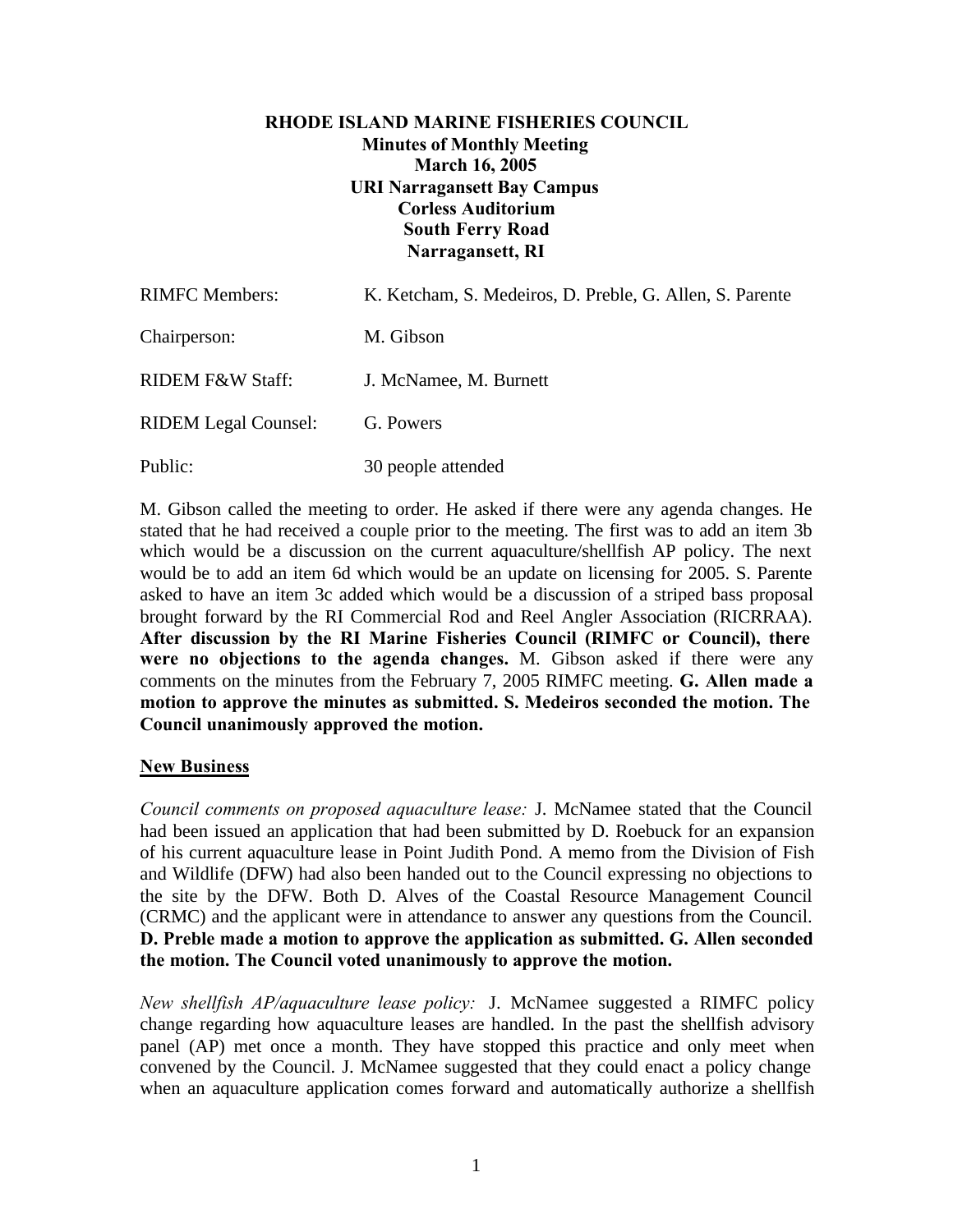advisory panel to meet and review the application, thereby shortening the process where the application comes to the Council, gets remanded to the shellfish AP and then comes back to the Council. S. Medeiros suggested that instead of automatically convening the panel, perhaps they (the shellfish AP) could be emailed the pertinent information and then they could decide whether to meet about the application or not. In other words the shellfish AP should be polled prior to convening a meeting. D. Alves suggested being specific in the policy to shellfish aquaculture as finfish aquaculture permits were going to start coming in to the CRMC. **The Council had no objections to polling the shellfish AP first when an aquaculture application comes to the Council for comment.**

*Striped bass proposal from RICRRAA*: S. Parente had passed out a proposal from the RICRRAA regarding the commercial striped bass management plan. He gave a brief description of the proposal and asked that a striped bass AP be convened to discuss the proposal. He also wanted to request that a member of DEM legal counsel and DEM law enforcement be present at the meeting for advice. **M. Gibson asked if the Council had any objections to authorizing the striped bass AP to meet to discuss this proposal. There were none.** M. Gibson added that the proposal makes a statement about altering regulations for the current year (2005). Since the season begins on June  $1<sup>st</sup>$ , this would be virtually impossible to implement prior to the beginning of the season if the RIMFC wanted to take that action.

#### **Advisory Panel Reports**

*Commercial Fishermen's Committee:* J. McNamee gave the report. The meeting was called to begin the licensing review process for 2006 licenses and also to address some concerns brought forward by M. McGiveney of the RI Shellfishermen's Association on licensing. The Commercial Fishermen's Committee (CFC) supported sending the proposal brought forward by M. McGiveney to the Council. They also wanted a DFW opinion on bushel limits. The CFC requested the Council authorize them to meet again sometime during March to continue the process. M. Gibson added that there was a request from the CFC to the Council to begin making recommendations on things like student licenses and possession limits. M. Gibson suggested allowing the CFC to continue to deliberate through the year and then have a packet or integrated recommendation on all of the aspects of 2006 licensing before making any recommendations. Otherwise a bunch of piecemeal recommendations would be coming forward from the Council which may lead to confusion. G. Allen suggested that the DFW develop a plan or an agenda of the topics which need to be addressed therefore each time the panel meets they can have a clear plan of what they need to discuss at that meeting and by the end of the year. **M. Gibson suggested that the DFW will develop a list of the important topics which need to be covered by this panel and that the panel can then convene to begin addressing the issues. The Council did not object to this course of action. The Council declined to take any action on the proposal brought forward by M. McGiveney at this time. The Council agreed to appoint a chairperson to the Commercial Fishermen's Committee and K. Ketcham agreed to be the Council chair on the panel.** The Council agreed to start calling the Commercial Fishermen's Committee the Industry Advisory Committee as set forth in the statute.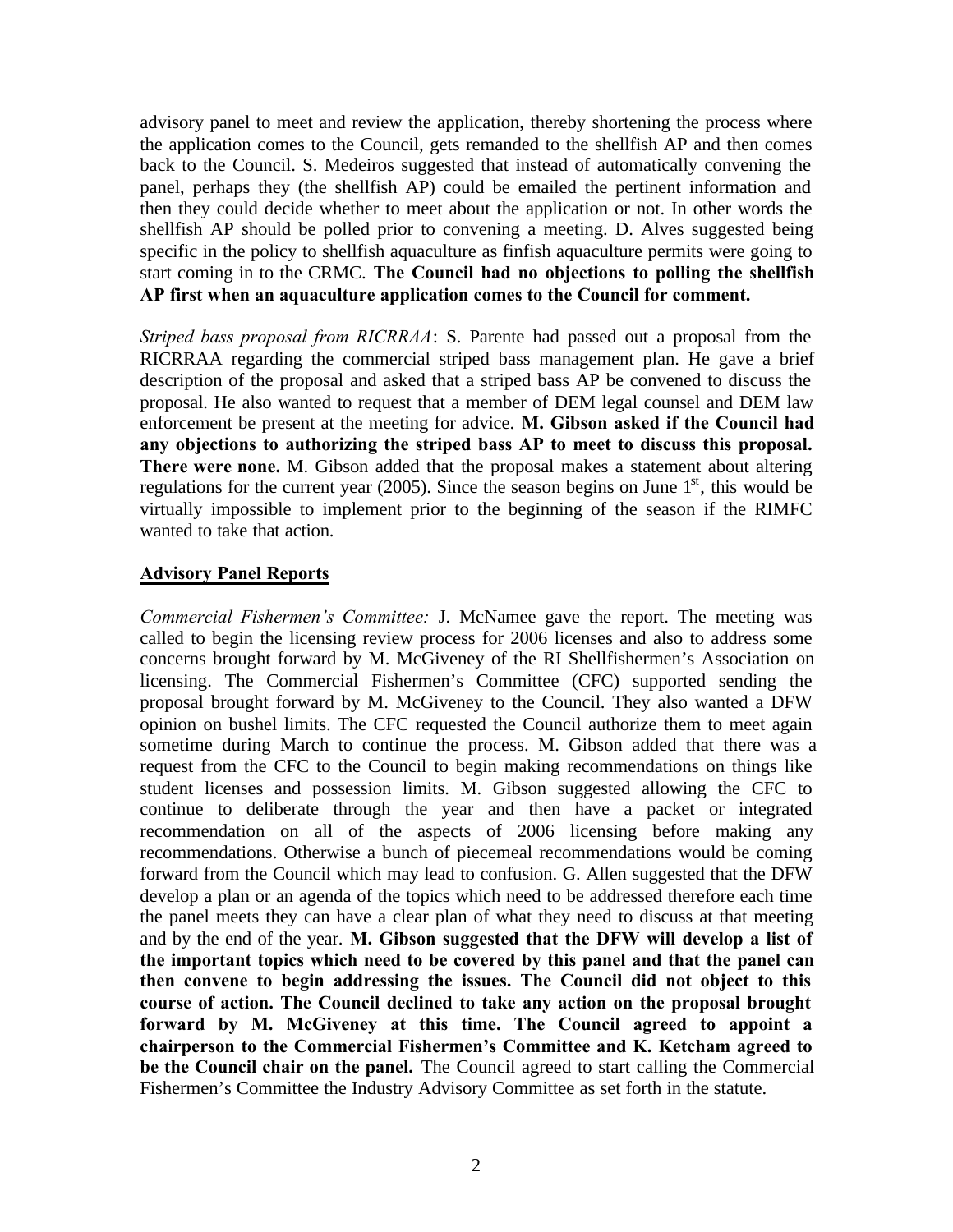M. Marchetti stated that he would like the gillnet endorsement issue looked at by the Industry Advisory Committee. A second audience member voiced support for M. Marchetti's statement.

*Shellfish*: J. McNamee gave the report. The first topic of discussion was a Greenwich Bay proposal from the RI Shellfishermen's Association which would open Greenwich Bay annually but keep harvest at the current management area levels. The shellfish AP tabled this proposal until the DFW staff could complete a review and then send it back before the shellfish AP. The second topic discussed was the North Cape shellfish restoration projects proposal for a Ninigret spawner sanctuary. The shellfish AP did not oppose this request. The final topic they discussed was the aquaculture application which had been referred to them by the Council. The shellfish AP was not opposed to the proposed aquaculture lease (Crandall lease; file 2005-01-039). **S. Medeiros made a motion to approve the Crandall aquaculture lease as submitted. D. Preble seconded the motion. The Council voted unanimously to approve the motion.**

#### **New Business**

*Council comments on public hearing items:* J. McNamee went through the public hearing slide show. Item 1 was changes to the commercial scup and summer flounder mesh requirements. **K. Ketcham made a motion to endorse the proposed language as written. G. Allen seconded the motion.** F. Blount asked a question about diamond verses square mesh. **K. Ketcham stated that the federal requirement was "either or" diamond or square mesh and amended his motion to state this. M. Gibson asked if there were any objections to K. Ketcham's motion perfection. There were none. The Council voted unanimously to approve the motion.**

Item 2 was an Atlantic herring fishery closure in area 1a. This area had been reopened so this item was retracted from the docket.

Item 3 was black sea bass commercial allocation changes for summer 2 and winter 2 management sub-periods. **The Council declined to take any action on this item.**

Item 4 was commercial and recreational tautog fishery management measures. G. Allen stated that his motion to follow was based on what he perceived as increased recreational pressure in the fall and the fact that RI was currently at the overfishing target. **G. Allen made a motion to set the recreational bag limit for tautog at 8 fish for the fall of 2006 (option 1 in the slideshow). K. Ketcham seconded the motion.** S. Medeiros stated that all of the public comments were against dropping the bag limit and he had personally received numerous calls stating opposition to lowering the bag limit. He went on to state that he did not want to take a restrictive measure if they did not have to. D. Preble stated that he had spoken with several individuals who all want to stay at status quo. He went on to state that RI was considering going to a quota sharing plan between the recreational and commercial sectors and he feared that this would require another decrease in recreational bag limits the following year, therefore he agreed with S. Medeiros'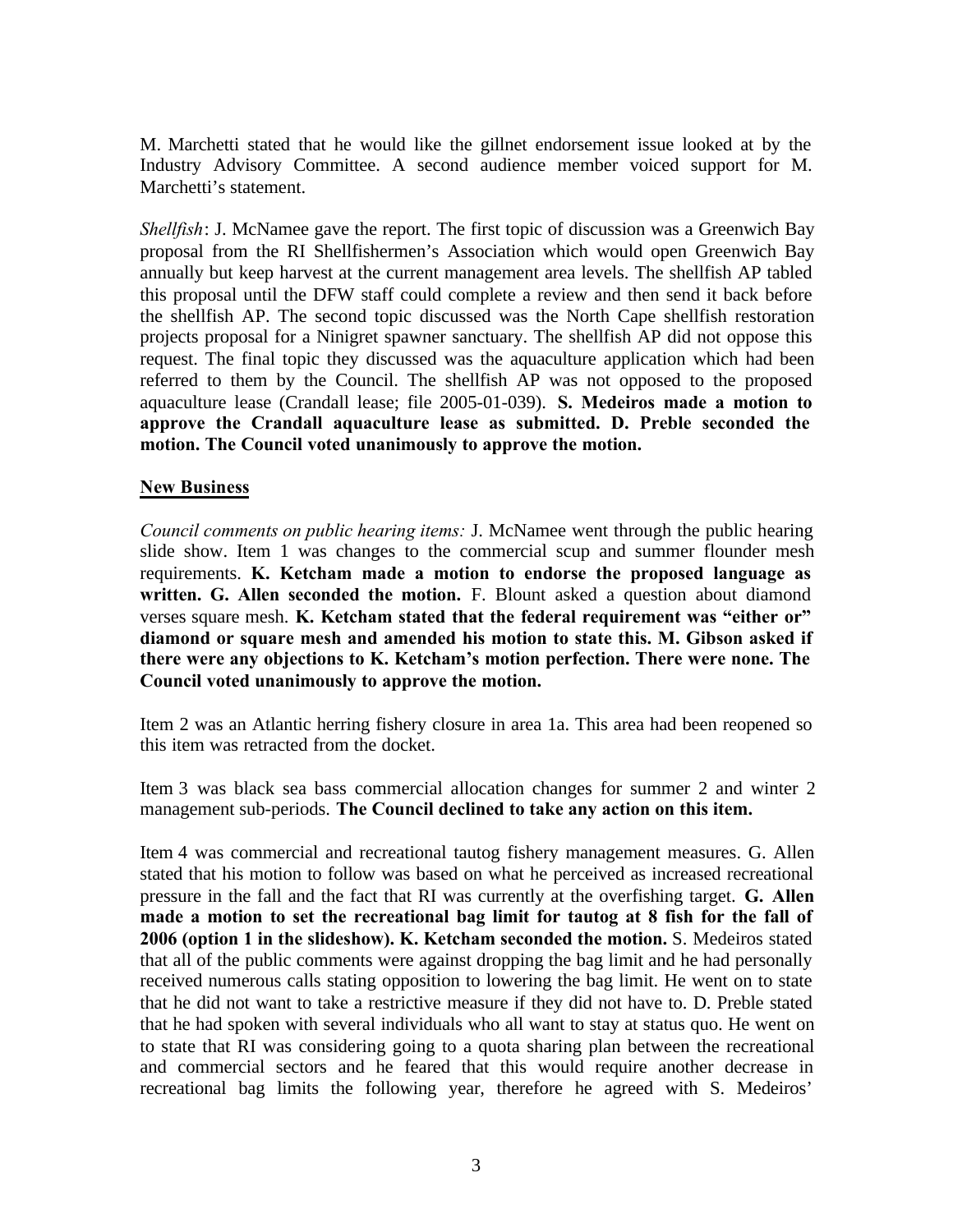comments. D. Preble suggested an alternative to lowering bag limits would be to close the recreational fishery in the month of May. K. Ketcham stated that because the scup recreational fishery was being shortened for the upcoming year he felt this could increase pressure on the tautog fishery. S. Parente suggested splitting the difference between the two opposing viewpoints of the Council and go with a 9 fish bag limit. M. Gibson asked G. Allen if he would like to amend his motion to a nine fish bag limit. G. Allen declined to change his motion. J. Rainone and M. Plaia, audience members, voiced their support for S. Medeiros' comments and asked that perhaps other alternatives for lowering fishing mortality be looked at. **The Council voted 2 to approve the motion (G. Allen and K. Ketcham) and 3 to oppose the motion (S. Medeiros, D. Preble, and S. Parente). The motion failed.** M. Gibson asked if anyone else had a motion. **S. Medeiros made a motion to remain at status quo. D. Preble seconded the motion. The Council voted 2 to oppose the motion (G. Allen and K. Ketcham) and 3 to approve the motion (S. Medeiros, D. Preble, and S. Parente). This motion passed.**

Item 5 was commercial striped bass fishery management measures. **D. Preble made a motion to adopt the advisory panel preferred option as presented in the slideshow. K. Ketcham seconded the motion. The Council voted unanimously to approve the motion.**

Item 6 was changes to the salt water shad and herring regulations. **G. Allen made a motion to adopt the shad language as proposed in the slideshow. K. Ketcham seconded the motion.** K. Ketcham asked that the DFW publish some sort of identification key to the public so that they can differentiate between the different species of herring. G. Allen amended his motion to add the caveat suggested by K. Ketcham. **The Council voted unanimously to approve the motion.** S. Medeiros suggested going back to the drawing board with the river herring language as it was problematic and also suggested that the freshwater section needed to fix it's regulations with perhaps a seasonal closure. He had received several calls and emails stating opposition to the rule as proposed. **S. Medeiros made a motion to not accept the language as proposed and work on this during 2005 and come back with changes for 2006. G. Allen seconded the motion.** An audience member suggested a better alternative would be a spawning closure and also suggested we construct more fish ladders. S. Hall suggested leaving out the last sentence of the proposed language dealing with the "collecting device", stating that we would still have a workable regulation. **The Council voted 4 to accept the motion (S. Medeiros, G. Allen, D. Preble, and S. Parente) and 1 to oppose the motion (K. Ketcham). The motion passed.**

Item 7 was a proposal for a spawning sanctuary in Ninigret Pond (North Cape seeded area). **S. Medeiros made a motion to approve the spawner sanctuary. K. Ketcham seconded the motion.** Two audience comments were regarding better notification in general about shellfish closures and open areas. **The Council voted unanimously to approve the motion.**

Item 8 was scup recreational regulation changes. D. Preble stated that the ASMFC option does serious damage to RI businessmen and results in a tremendous reduction for RI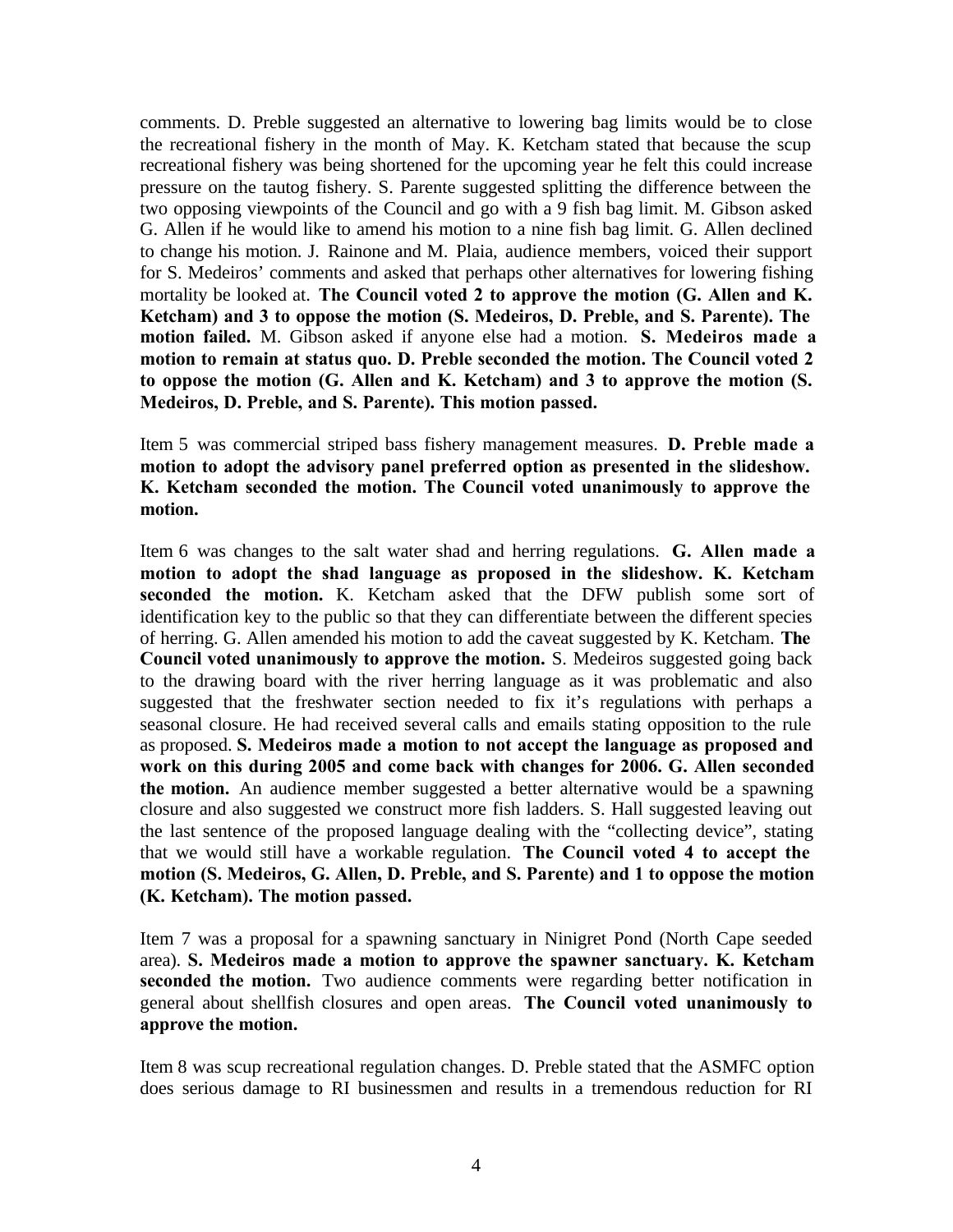relative to the other regional states. He went on to state that he does not mind rubber stamping ASMFC mandates when they make sense and do not hurt local businesses, but in this case the ASMFC both makes no sense and does harm to RI. He wanted to strongly emphasize his opposition to the ASMFC option. **D. Preble made a motion to approve the advisory panel option. S. Medeiros seconded the motion.** K. Ketcham suggested going with the advisory panel option but watch what other states in the region do and if they are not following the regional plan, we should let our scup season run until the end of the year. M. Plaia, an audience member, stated that he felt there was language in the ASMFC plan which gives some leeway to allow RI to alter seasons by altering bag limits and secondly he wanted to reiterate the point that he felt it was important to extend the season for the shore/private boat sector for longer than is proposed in the option presented. F. Blount, an audience member, stated that he supports the advisory panel option and doesn't think it is going to be as large a reduction as has been stated. An audience member stated that he did not like the end date being September  $20<sup>th</sup>$  as proposed in the advisory panel option. **The Council voted unanimously to approve the motion.**

Item 9 was black sea bass recreational regulation changes. **S. Medeiros made a motion to accept the new language as proposed in the slideshow. D. Preble seconded the motion. The Council voted unanimously to accept the motion.**

Item 10 was SAFIS requirement regulations for dealers. This item was retracted from the public hearing docket to be brought forward at a subsequent public hearing.

Item 11 was winter flounder recreational and commercial regulation changes. G. Allen stated that he had polled the winter flounder AP members (they did not have an opportunity to have an official meeting) and they all agreed to the language as proposed in the slideshow. **G. Allen made a motion to accept the recreational winter flounder language as proposed in the slideshow. S. Medeiros asked if G. Allen would amend his motion to make the start date the fourth week in April, rather than the third. G. Allen did not object to amending his motion to state this.** F. Blount, an audience member, stated that for the future he would like to see a one or two fish bag limit and open year round rather than the current recreational plan. **The Council voted unanimously to accept the motion.** The Council moved on to the commercial winter flounder regulations. **G. Allen made a motion to accept the changes to the winter flounder commercial sections (RIMF Regulations 7.8.2 and 11.19.1) with the inclusion of the "except fyke net" language and also including the technical revisions as proposed by K. Ketcham to mirror amendment 13. K. Ketcham suggested instead of going with "except fyke nets", they should use any mobile gear including gill nets.** This would exempt fyke nets and floating fish traps. **G. Allen accepted the amendment to his motion. S. Medeiros seconded the motion. The Council voted unanimously to approve the motion.**

Item 12 was a change to July 1, 2005 required 1/32" lobster gauge increase. **K. Ketcham made a motion to endorse suspending the 1/32" gauge increase slated for July 1,**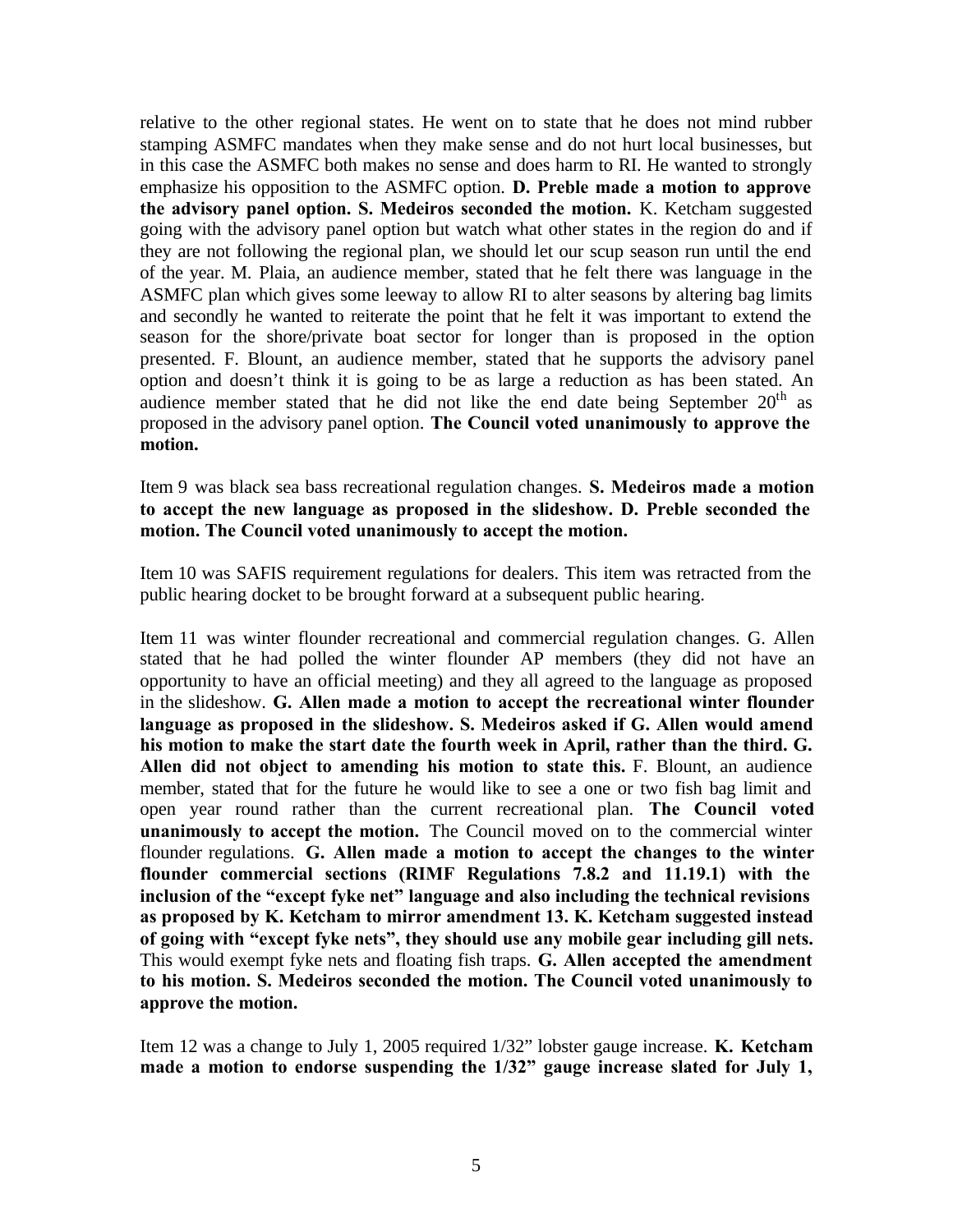## **2005. D. Preble seconded the motion. The Council voted unanimously to approve the motion.**

## **Old Business**

*Advisory panel lists comments and additions:* J. McNamee stated that the Council had been issued another set of updated AP lists which they were to review and report back any comments or corrections. He went on to state that there were also a couple of new nominees for the shellfish AP which they had been given. Last, a memo was drafted with some AP changes indicated on it. J. McNamee read through the entire list of changes. For the fluke AP, K. Court asked to be added to the vacant party and charter position. For the scup/black sea bass AP, D. Peasante asked to be moved from the pot alternate position to the gillnet primary position and E. Baker asked to fill the now vacant pot alternate position. For the tautog AP, E. Cook asked to be nominated for the recreational alternate position. There were also two shellfish AP nominees; J. Nolan and S. DiPetrillo. **G. Allen made a motion to approve all of the nominees in the AP positions as described. The motion was seconded by D. Preble. The Council voted unanimously to approve the motion.** The Council had no further comments on the lists as issued and officially approved them.

*Council discussion on dockside sale issue*: J. McNamee stated that this issue had come forward as a DFW request for public hearing approval. The Council advised that the issue be removed from the public hearing docket and be remanded back to the Director with the request that he in turn send it back to the Council level so that their APs could discuss the issue. The Council had been given the proposed changes from DEM that evening. M. Gibson asked a question about timing for this issue. M. McSally, attorney for the RI Lobstermen's Association stated that the lobster industry wanted quick action on this item because they had been told by DEM that this would be in place, at least the lobster portion of the dockside sale issue, for June  $1<sup>st</sup>$ . He suggested splitting the sectors apart, in other words split the issue in to lobster dockside sales and finfish dockside sales, and deal with the lobster portion first. The lobster industry had worked during the winter to come up with a compromise with DEM and it should be ready to send to hearing. D. Preble stated he thought the issue should go to the Enforcement AP. K. Ketcham stated that he felt the issue needed further clarification. S. Parente stated that he would like some time to review the issue. M. Gibson suggested that the Council look over what had been handed out and if they had substantial questions, they should get these to the DFW prior to the April meeting so that the DFW would be prepared to answer them. He went on to state that this issue would be added to the April agenda. K. Ketcham asked that the lobster proposal be given to the Council as well to look at. **The Council agreed to look over both the DEM dockside sale proposal and the lobster dockside sale proposal and at the April meeting would remand this to the appropriate AP.**

*Status of Council request to the Director to issue a letter of non compliance to the floating fish trap operators who have not adhered to the new regulations*: M. Gibson stated that due to the shuffling going on in the Directors office with the current acting directors resignation, this issue had not been dealt with and had finally been remanded